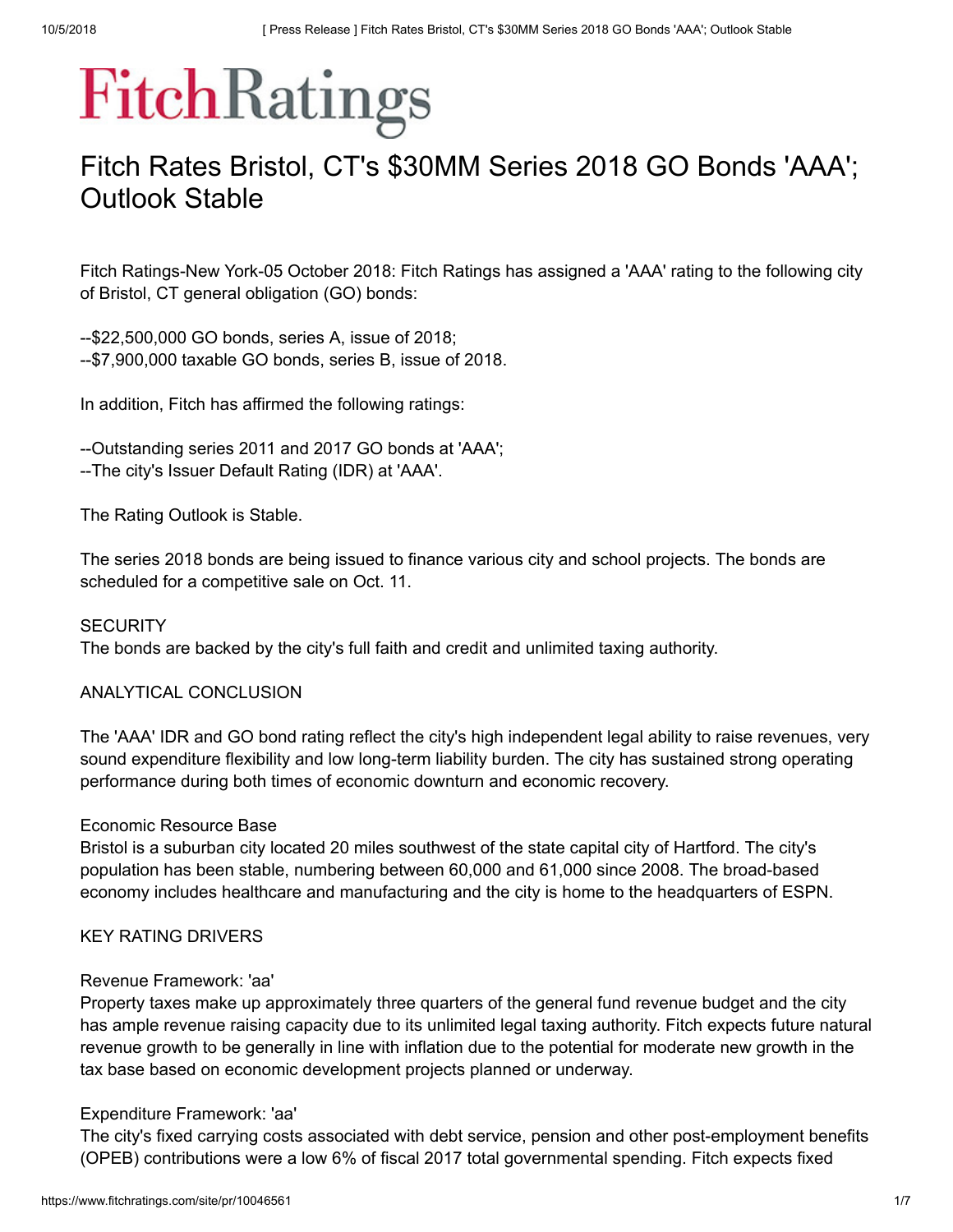costs as a percentage of spending to remain low even with the issuance of the 2018 bonds. Management has adequate control over headcount and wages and has shown spending flexibility during economic downturns.

# Long-Term Liability Burden: 'aaa'

Bristol's long-term liability burden for debt and Fitch adjusted net pension liabilities is low at an estimated 4% of residents' personal income. Fitch expects the burden to remain low as a result of manageable future borrowing plans, very strong funded pensions and above-average principal amortization.

# Operating Performance: 'aaa'

Fitch expects the city to manage through periods of economic decline while maintaining a sound financial cushion on the basis of its very strong level of budgetary flexibility, prudent fiscal policies and history of careful financial management.

# RATING SENSITIVITIES

Strong Fiscal Management: Fitch expects management will continue to manage spending in line with changes in revenues and continue to maintain its high level of operating and financial flexibility.

# CREDIT PROFILE

Wealth levels exceed national levels but are below that of the wealthy state. Top 10 taxpayers within the city comprise nearly 12% of taxable assessed value with ESPN having the largest share by far at nearly 6%. ESPN is the largest employer in the city with roughly 4,000 employees. While ESPN has made reductions in staff in the past couple of years, Fitch's rating assumes that the company will remain a prominent presence in the city. The remainder of the top 10 taxpayers is spread amongst a major developer, retail, utilities and a theme park. The city also benefits from recent investments in manufacturing and the ongoing construction of a 60,000 square foot downtown medical facility by Bristol Hospital, currently the city's second largest employer.

# Revenue Framework

The city's primary source of revenue is property tax, which accounts for roughly three-quarters of the general fund operating budget and supports stability in operating revenues. State aid, primarily associated with education, is the next largest source of revenue and is subject to more variability.

General fund revenue growth has exceeded the rate of inflation and was generally in line with U.S. GDP levels based on the 10-year compound annual growth rate through 2017. Such growth was achieved through a combination of tax rate increases and changes in the tax base.

The city's tax base experienced significant growth of 39% based on the Oct. 1, 2007 revaluation but has since experienced a decline of 13% based on the Oct. 1, 2012 revaluation and flat results for the most recent five-year revaluation effective Oct. 1, 2017 for the fiscal 2019 tax year. Fitch expects natural growth prospects for revenues to be more in line with inflation as a result of new economic development plans both in place and planned and a moderate outlook for changes in housing prices over the next year according to Zillow.com.

The city did experience a decline in state aid during fiscal 2018 of approximately 1% to 2% of general fund revenues and Fitch expects variability in future levels of state aid.

The strength of the city's revenue framework lies in its revenue raising authority as the city has independent legal ability to raise taxes without limit under Connecticut law.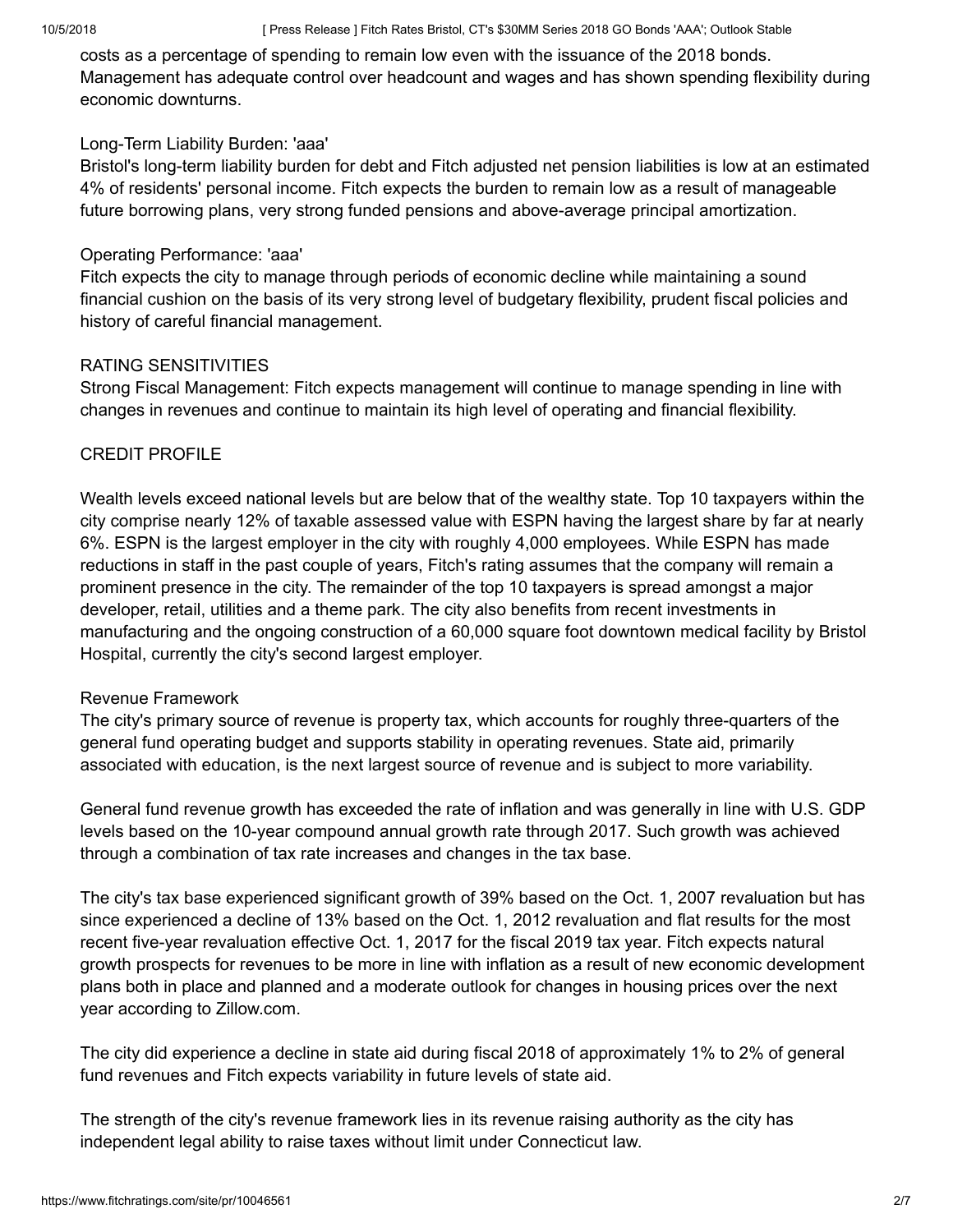# Expenditure Framework

Education and public safety represent the largest shares of expenditures, at roughly 57% and 13% of the fiscal 2019 budget, respectively. Steady population trends have allowed the city to keep up with service demands without considerable budgetary pressures, although education costs have seen increases in recent years due to certain state mandates and the city's desire to continue to fund services and programs to promote student academic achievement.

Fitch expects the pace of natural spending growth to be in line with to slightly above revenue growth, reflecting historical trends and ongoing revenue expectations. Debt service levels are projected to rise moderately over the next three fiscal years due to the issuance of the series 2018 bonds but then debt service descends quickly providing flexibility to issue additional debt in its place. Principal amortizes at a rate of roughly 62% over 10 years. Pension contributions have historically only been required for one of the city's three pension plans, the city's general employees plan, but these contributions have been very low due to the strong funded level of the plan. The city's fire employees plan and police employees plan are over funded.

Carrying costs for annual debt service, pension contributions and OPEB represent a low 6% of fiscal 2017 total governmental spending. Fitch expects such levels to remain low based on debt plans and expectations for the limited demands of pension and OPEB obligations.

The city has the ability to reduce expenses tied to its services, namely through the reduction of staff or imposition of furloughs, if necessary. A reduction in fire department staffing levels is limited due to minimum manning requirements. Union contracts are subject to arbitration but a decision may be rejected by a two-thirds vote by city council. A new arbitration panel would then be appointed by the state and their subsequent decisions are required to take into consideration the financial capability of the city.

Similar to most Connecticut municipalities, education expenses make up the majority of the budget for the city. A minimum budgeting rule restricts the city's ability to cut education funding from the year prior, limiting budgetary flexibility in this area.

# Long-Term Liability Burden

Bristol's long-term liability burden is very low at around 4% of residents' estimated personal income. Pensions do not present a pressure, as the city maintains three pension plans for general employees, police and fire with an estimated combined net asset to liability ratio reported at 145%, as of June 30, 2017, based on the city's 7.4% investment rate of return. The ratio declines to 124% using a Fitch adjusted 6% investment rate of return. Future debt plans are currently manageable and not expected to materially impact the long term liability metric.

The city's net unfunded OPEB liability was \$55 million as of June 30, 2017 (in accordance with GASB 75 reporting requirements) representing a moderate 2% of personal income. Management has been making contributions annually in excess of pay-as-you-go since 2008 and has accumulated assets in its OPEB trust fund totaling approximately \$8 million as of June 30, 2017. In addition, the city has made changes in its health insurance plans available to retirees and certain of its employee groups which should control growth in this liability.

# Operating Performance

Fitch expects the city will continue to maintain a high level of financial flexibility throughout an economic cycle given its very strong level of inherent budget flexibility on the basis of its unlimited taxing authority and sound spending flexibility. In addition, management has demonstrated its commitment to maintaining strong reserve levels in compliance with its policy of unassigned general fund reserves of at least 12% of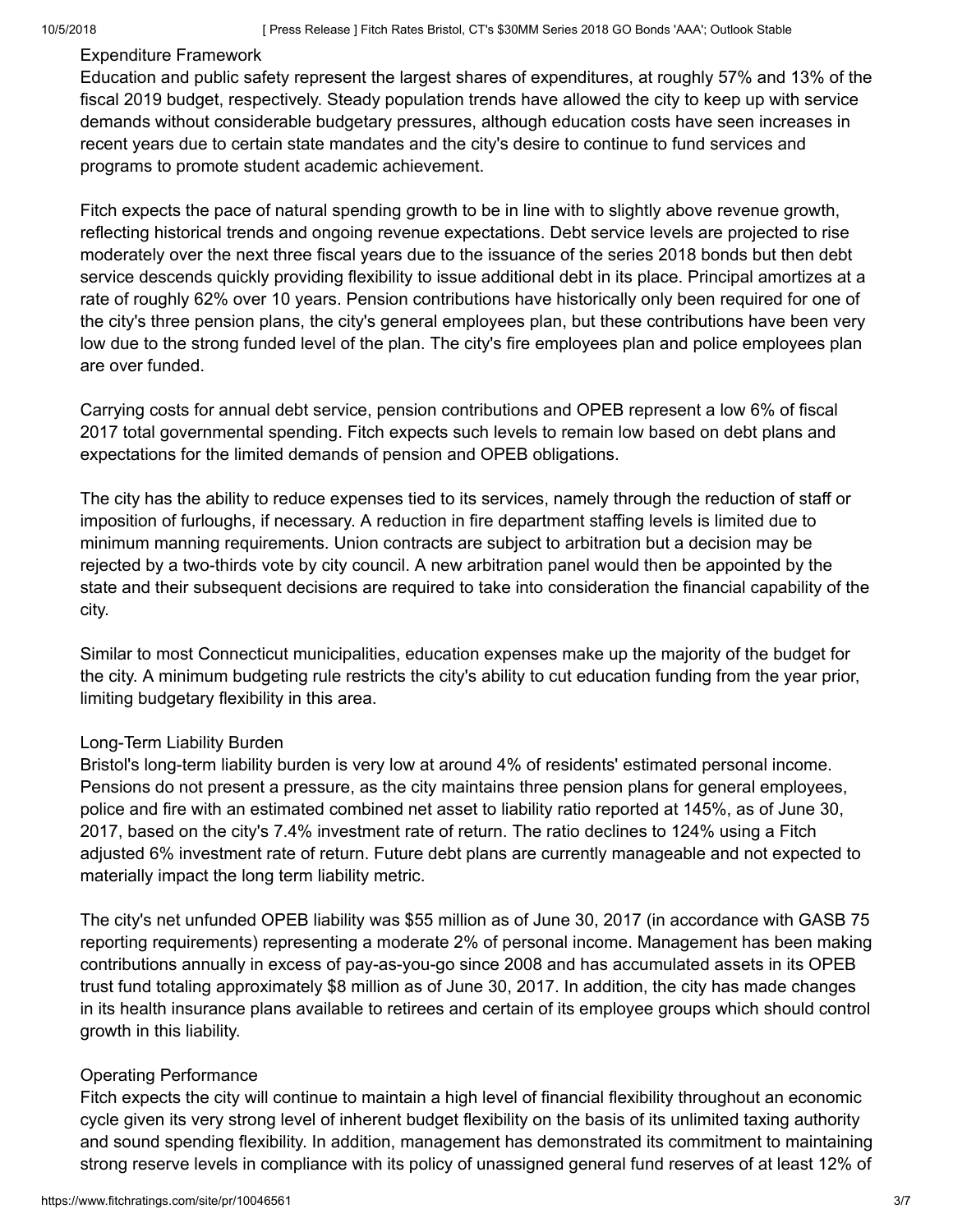spending.

The city has managed its operations prudently through a combination of moderate annual tax levy increases and conservative budgeting practices resulting in surplus net operating results for the past eight fiscal years. Management took actions to control costs during the downturn and maintained a steady level of general fund reserves within policy levels. Excess surpluses above policy levels are typically used to support capital, fleet and maintenance spending through the city's capital fund.

Fiscal 2017 general fund operations reflected a net operating surplus of \$2.6 million due to positive variances in both revenues and expenses. The unrestricted fund balance at fiscal end 2017 was \$39 million or a solid 18% of spending.

Fiscal 2018 original budget was \$191.8 and the tax rate was held flat at 36.03 mills. The city had to manage through an unbudgeted mid-fiscal year decline in state aid of approximately \$3 million. In addition, the school department experienced increased costs due to a higher than anticipated number of special needs students. Management has indicated that through cost control efforts and better than anticipated tax and building permit revenues it is projecting a modest general fund surplus for fiscal end 2018.

The fiscal 2019 general fund budget is \$194.4 million and includes a tax rate increase to 36.88 mills. No use of unassigned general fund balance was included in the budget. Budget drivers prior to enactment of the budget included making up for the decline in state revenues that occurred in fiscal 2018, an increase in the required pension contribution to the city general employee plan of approximately \$3.9 million, and an increase in education costs.

To eliminate the pension contribution, the city worked with its police and fire employee groups and actuaries and came to an agreement to now combine the actuarial and financial reporting of the three pension funds as one to determine funding requirements. According to management, the consolidation of the funds resulted in a net asset to liability ratio of 149% as of July 1, 2017, using the city's reduced 7.3% investment rate of return. As a result, this eliminated the required pension contribution in fiscal 2019.

As part of its negotiation with fire and police employee groups, the city has agreed to develop a funding plan at such point where the net pension liability to asset ratio falls below 125%. The city also plans to begin to gradually reduce its investment rate of return assumptions by 0.1% over the next three years down to 7.0%. Lastly, pension plan changes were made for new hires as of July 1, 2018 including a new base pay calculation cap and higher employee required contributions. Fitch expects management will take appropriate action to ensure continued soundness of its pension plans and notes that the city has a sound degree of expenditure flexibility based on its current low level of fixed carrying costs.

Contact:

Primary Analyst Kevin Dolan **Director** +1-212-908-0538 Fitch Ratings, Inc. 33 Whitehall Street New York, NY 10004

Secondary Analyst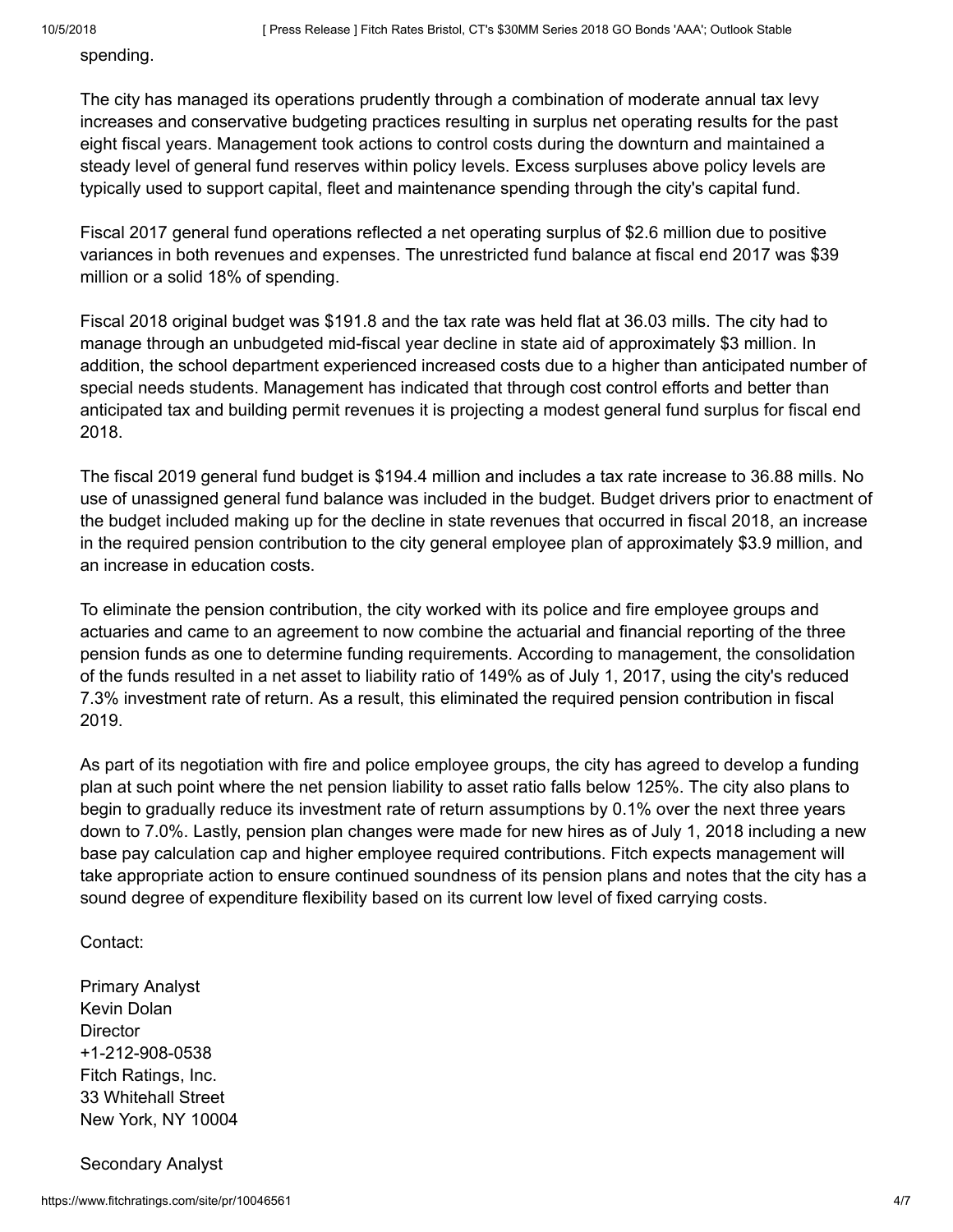Andrew Hoffman **Director** +1-212-908-0527

Committee Chairperson Laura Porter Managing Director +1-212-908-0575

In addition to the sources of information identified in Fitch's applicable criteria specified below, this action was informed by information from Lumesis.

Media Relations: Sandro Scenga, New York, Tel: +1 212 908 0278, Email: sandro.scenga@fitchratings.com

Additional information is available on www.fitchratings.com **Applicable Criteria** U.S. Public Finance Tax-Supported Rating Criteria (pub. 03 Apr 2018) [\(https://www.fitchratings.com/site/re/10024656\)](https://www.fitchratings.com/site/re/10024656)

# **Additional Disclosures**

Dodd-Frank Rating Information Disclosure Form [\(https://www.fitchratings.com/site/dodd-frank](https://www.fitchratings.com/site/dodd-frank-disclosure/10046561)disclosure/10046561) Solicitation Status [\(https://www.fitchratings.com/site/pr/10046561#solicitation\)](#page-6-0) Endorsement Policy [\(https://www.fitchratings.com/regulatory\)](https://www.fitchratings.com/regulatory)

ALL FITCH CREDIT RATINGS ARE SUBJECT TO CERTAIN LIMITATIONS AND DISCLAIMERS. PLEASE READ THESE LIMITATIONS AND DISCLAIMERS BY FOLLOWING THIS LINK: HTTPS://WWW.FITCHRATINGS.COM/UNDERSTANDINGCREDITRATINGS. IN ADDITION, RATING DEFINITIONS AND THE TERMS OF USE OF SUCH RATINGS ARE AVAILABLE ON THE AGENCY'S PUBLIC WEB SITE AT WWW.FITCHRATINGS.COM. PUBLISHED RATINGS, CRITERIA, AND METHODOLOGIES ARE AVAILABLE FROM THIS SITE AT ALL TIMES. FITCH'S CODE OF CONDUCT, CONFIDENTIALITY, CONFLICTS OF INTEREST, AFFILIATE FIREWALL, COMPLIANCE, AND OTHER RELEVANT POLICIES AND PROCEDURES ARE ALSO AVAILABLE FROM THE CODE OF CONDUCT SECTION OF THIS SITE. DIRECTORS AND SHAREHOLDERS RELEVANT INTERESTS ARE AVAILABLE AT HTTPS://WWW.FITCHRATINGS.COM/SITE/REGULATORY. FITCH MAY HAVE PROVIDED ANOTHER PERMISSIBLE SERVICE TO THE RATED ENTITY OR ITS RELATED THIRD PARTIES. DETAILS OF THIS SERVICE FOR RATINGS FOR WHICH THE LEAD ANALYST IS BASED IN AN EU-REGISTERED ENTITY CAN BE FOUND ON THE ENTITY SUMMARY PAGE FOR THIS ISSUER ON THE FITCH WEBSITE.

Copyright © 2018 by Fitch Ratings, Inc., Fitch Ratings Ltd. and its subsidiaries. 33 Whitehall Street, NY, NY 10004. Telephone: 1-800-753-4824, (212) 908-0500. Fax: (212) 480-4435. Reproduction or retransmission in whole or in part is prohibited except by permission. All rights reserved. In issuing and maintaining its ratings and in making other reports (including forecast information), Fitch relies on factual information it receives from issuers and underwriters and from other sources Fitch believes to be credible. Fitch conducts a reasonable investigation of the factual information relied upon by it in accordance with its ratings methodology, and obtains reasonable verification of that information from independent sources, to the extent such sources are available for a given security or in a given jurisdiction. The manner of Fitch's factual investigation and the scope of the third-party verification it obtains will vary depending on the nature of the rated security and its issuer, the requirements and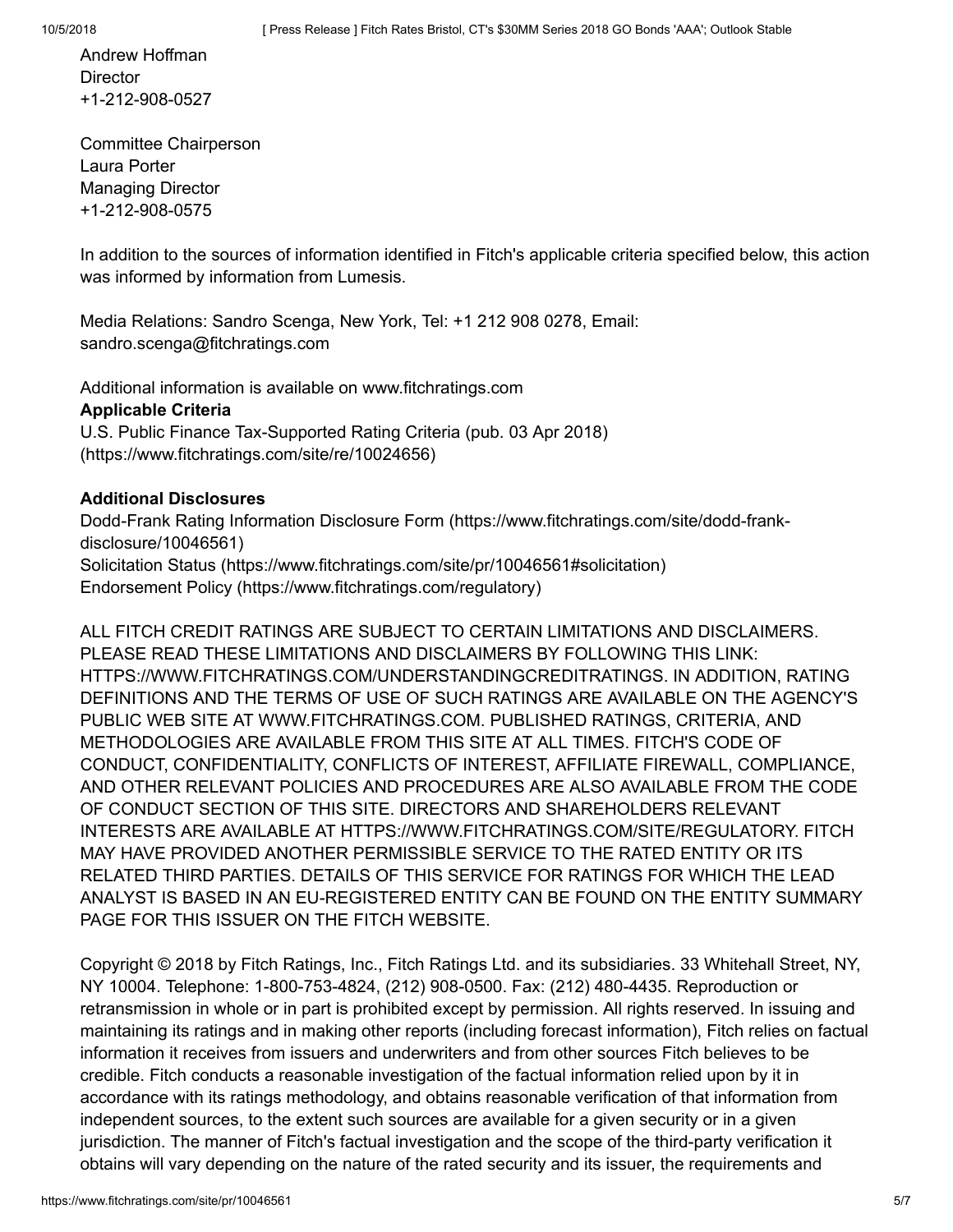#### 10/5/2018 [ Press Release ] Fitch Rates Bristol, CT's \$30MM Series 2018 GO Bonds 'AAA'; Outlook Stable

practices in the jurisdiction in which the rated security is offered and sold and/or the issuer is located, the availability and nature of relevant public information, access to the management of the issuer and its advisers, the availability of pre-existing third-party verifications such as audit reports, agreed-upon procedures letters, appraisals, actuarial reports, engineering reports, legal opinions and other reports provided by third parties, the availability of independent and competent third- party verification sources with respect to the particular security or in the particular jurisdiction of the issuer, and a variety of other factors. Users of Fitch's ratings and reports should understand that neither an enhanced factual investigation nor any third-party verification can ensure that all of the information Fitch relies on in connection with a rating or a report will be accurate and complete. Ultimately, the issuer and its advisers are responsible for the accuracy of the information they provide to Fitch and to the market in offering documents and other reports. In issuing its ratings and its reports, Fitch must rely on the work of experts, including independent auditors with respect to financial statements and attorneys with respect to legal and tax matters. Further, ratings and forecasts of financial and other information are inherently forwardlooking and embody assumptions and predictions about future events that by their nature cannot be verified as facts. As a result, despite any verification of current facts, ratings and forecasts can be affected by future events or conditions that were not anticipated at the time a rating or forecast was issued or affirmed.

The information in this report is provided "as is" without any representation or warranty of any kind, and Fitch does not represent or warrant that the report or any of its contents will meet any of the requirements of a recipient of the report. A Fitch rating is an opinion as to the creditworthiness of a security. This opinion and reports made by Fitch are based on established criteria and methodologies that Fitch is continuously evaluating and updating. Therefore, ratings and reports are the collective work product of Fitch and no individual, or group of individuals, is solely responsible for a rating or a report. The rating does not address the risk of loss due to risks other than credit risk, unless such risk is specifically mentioned. Fitch is not engaged in the offer or sale of any security. All Fitch reports have shared authorship. Individuals identified in a Fitch report were involved in, but are not solely responsible for, the opinions stated therein. The individuals are named for contact purposes only. A report providing a Fitch rating is neither a prospectus nor a substitute for the information assembled, verified and presented to investors by the issuer and its agents in connection with the sale of the securities. Ratings may be changed or withdrawn at any time for any reason in the sole discretion of Fitch. Fitch does not provide investment advice of any sort. Ratings are not a recommendation to buy, sell, or hold any security. Ratings do not comment on the adequacy of market price, the suitability of any security for a particular investor, or the tax-exempt nature or taxability of payments made in respect to any security. Fitch receives fees from issuers, insurers, guarantors, other obligors, and underwriters for rating securities. Such fees generally vary from US\$1,000 to US\$750,000 (or the applicable currency equivalent) per issue. In certain cases, Fitch will rate all or a number of issues issued by a particular issuer, or insured or guaranteed by a particular insurer or guarantor, for a single annual fee. Such fees are expected to vary from US\$10,000 to US\$1,500,000 (or the applicable currency equivalent). The assignment, publication, or dissemination of a rating by Fitch shall not constitute a consent by Fitch to use its name as an expert in connection with any registration statement filed under the United States securities laws, the Financial Services and Markets Act of 2000 of the United Kingdom, or the securities laws of any particular jurisdiction. Due to the relative efficiency of electronic publishing and distribution, Fitch research may be available to electronic subscribers up to three days earlier than to print subscribers.

For Australia, New Zealand, Taiwan and South Korea only: Fitch Australia Pty Ltd holds an Australian financial services license (AFS license no. 337123) which authorizes it to provide credit ratings to wholesale clients only. Credit ratings information published by Fitch is not intended to be used by persons who are retail clients within the meaning of the Corporations Act 2001

Fitch Ratings, Inc. is registered with the U.S. Securities and Exchange Commission as a Nationally Recognized Statistical Rating Organization (the "NRSRO"). While certain of the NRSRO's credit rating subsidiaries are listed on Item 3 of Form NRSRO and as such are authorized to issue credit ratings on behalf of the NRSRO (see https://www.fitchratings.com/site/regulatory), other credit rating subsidiaries